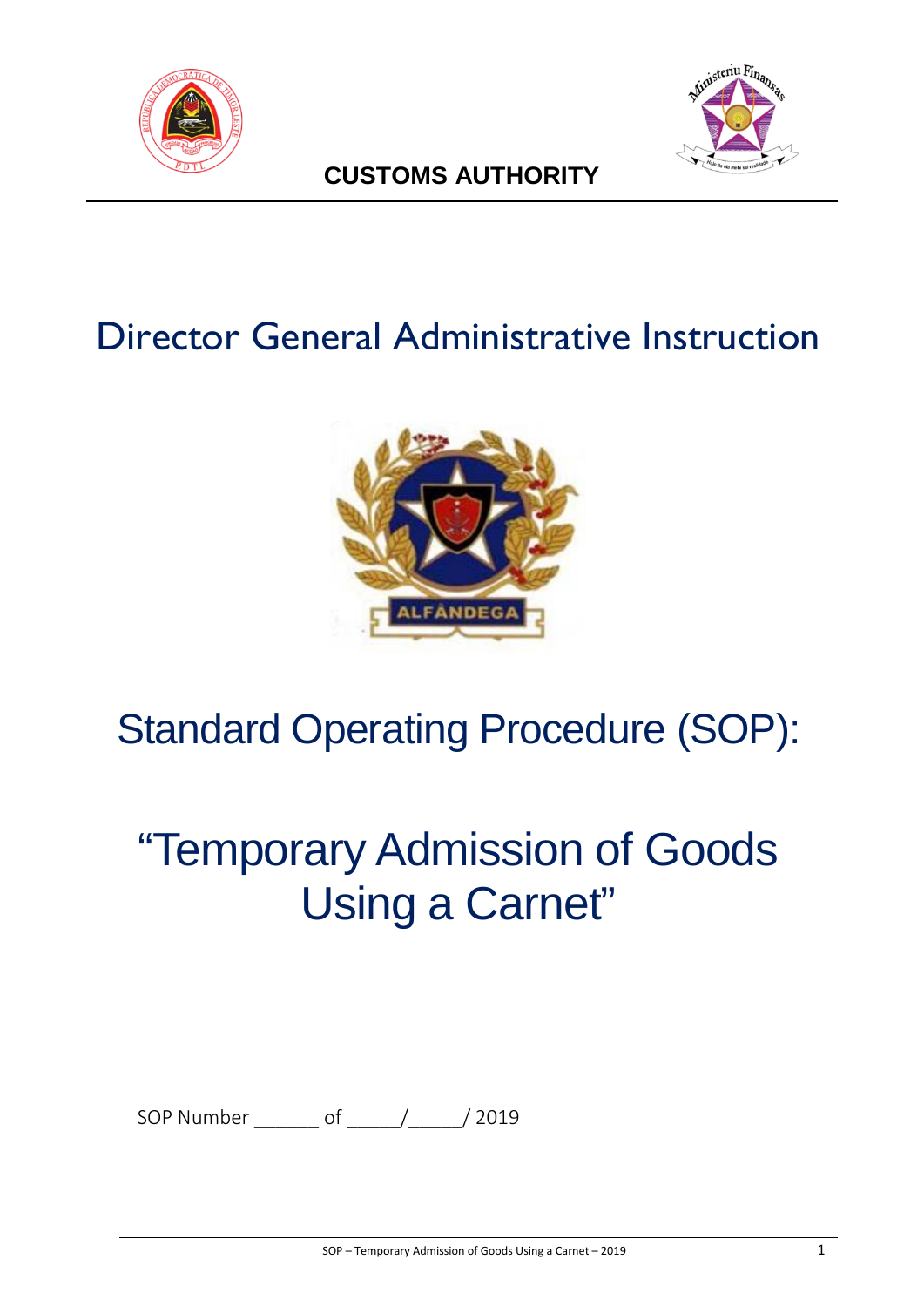## **1. Standard Operating Procedure (SOP) Title**

This SOP will be officially known as:

"Temporary Admission of Goods Using a Carnet"

## **2. Scope**

This SOP is limited to requesting the manual procedure of goods eligible for temporary admission into Timor Leste using a Carnet.

## **3. Applicable Legislation**

The Director General of the Customs Authority issues this SOP in accordance to the following provisions:

a) the Customs Organic Law, Decree Law 9/2017, Chapter V, (Powers of Management and Leadership Positions), Article 59 (1c) "Powers of the Director General", that allows the DG to: *"approve the administrative rules and/or instructions necessary for the operation of the Customs Authority, including the application of Customs legislation"*

## **4. Validity and Changes**

This SOP enters into force on the date the Director General signs and dates it in Section 12 of the SOP. Any changes to this SOP must be approved and implemented by the Director General, and the SOP updated and circulated to relevant Customs personnel.

## **5. Objectives of this SOP**

The objectives of this Standard Operating Procedure are to provide clear instructions on:

- a) Who is responsible for submitting the carnet;
- b) Supporting documentation;
- c) Process completed by the Customs Authority;
- d) Removal of goods or vehicles from CA control at the point of entry into Timor Leste in an authorised and transparent manner;
- e) Removal of the container numbers used to ship the goods or vehicles from the manifest in the Asycuda World system in an authorised and transparent manner; and
- f) Minimalize opportunities for procedural abuse or malfeasance.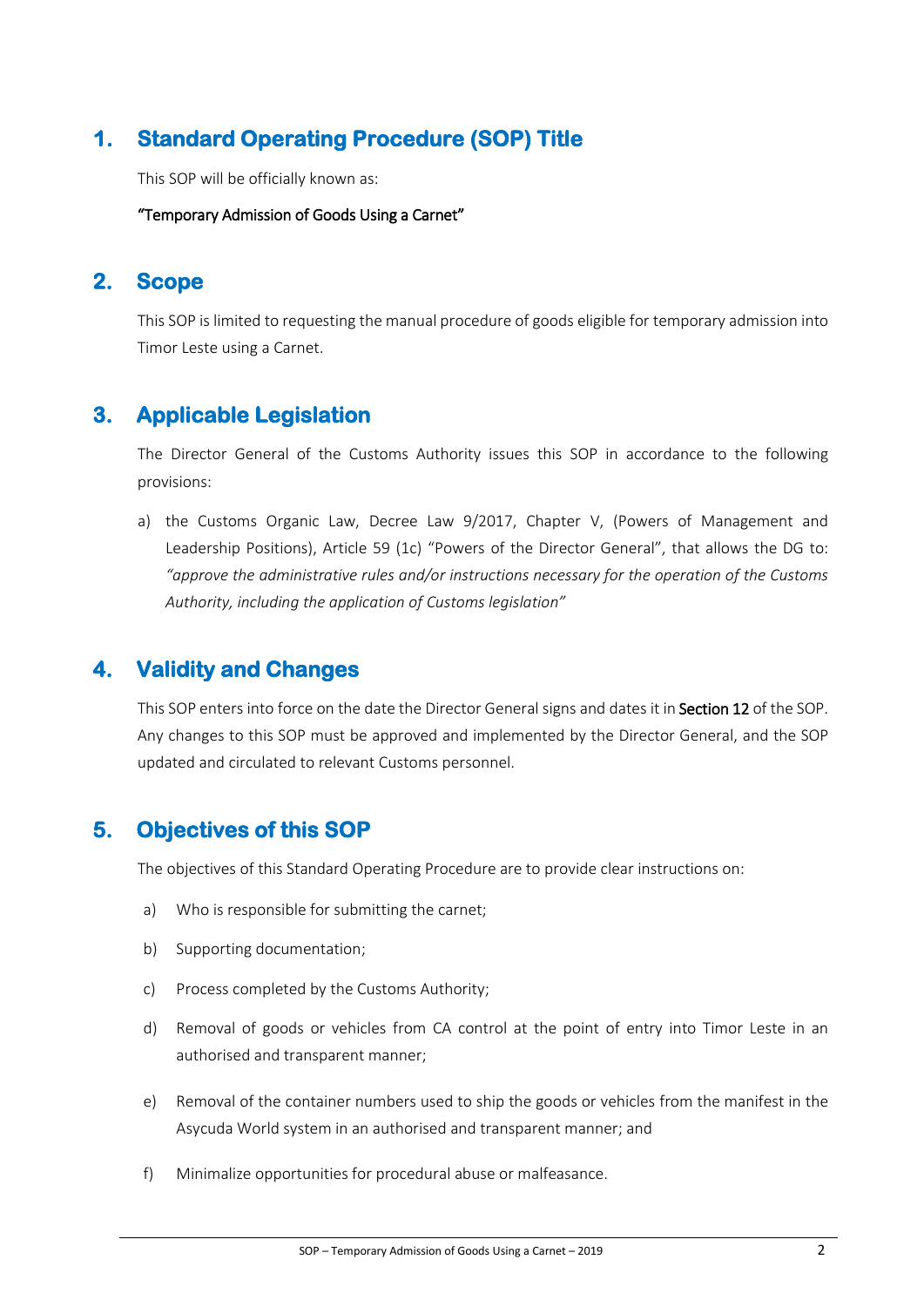## **6. When this Procedure Applies**

This procedure applies to:

- a) This streamlined temporary import procedure only applies to the inward and outward processing of goods or vehicles that arrive in containers for temporary admission (TA) into Timor Leste, eligible under the terms and conditions of the Carnet, the guarantee it provides and do not remain on a permanent basis.
- b) Carnets are issued to 'goods' such as items for exhibitions or trade fairs that will leave the Customs territory in the same condition as when they arrived and also for vehicles, such as cars or motorbikes, that are only passing through the Customs territory.

## **7. When this Procedure Does Not Apply**

This procedure does not apply to goods or vehicles that arrive in containers for permanent admission into Timor Leste.

## **8. Procedure Owner**

The owner of this procedure is the **National Director Operations** (NDO), who is responsible for:

- a) The implementation and standardized application of all the provisions in this SOP, in all Customs areas under his/her control;
- b) Ensuring that all relevant officers have access to a written copy and training on this procedure;
- c) Ensuring that the ASYCUDA World (AW) is available to support this procedure;
- d) Ensuring the manual Carnet procedure is only completed for the clearance of relevant goods eligible for temporary admission using a Carnet and not through the submission of a DAU;
- e) The completion of a "T1C" Transit document to accompany the Carnet to regulate and control the movement of the goods or vehicles within the AW system whilst in transit within the Customs territory;
- f) Ensuring AW Manifest Acquittal is completed for containers in which the goods or vehicles arrive through the creation of a 'T1C' transit document to accompany the Carnet;
- g) Applying remedial measures should the provisions of this procedure not be followed;
- h) Proposing to the Director General, any changes or amendments to this SOP when operational circumstances so demand.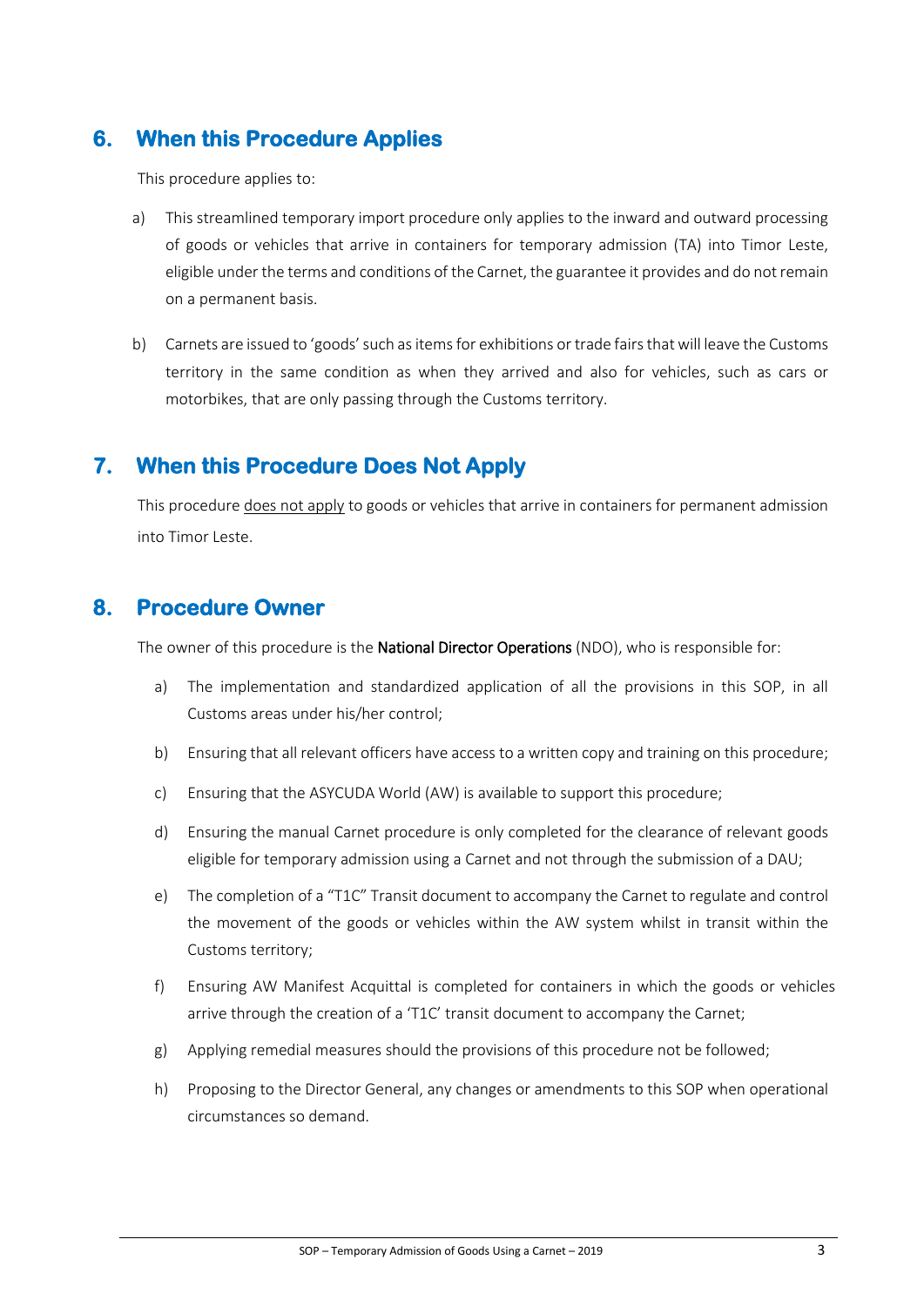## **9. Enforcement and compliance with this Procedure**

All relevant staff shall apply and enforce this procedure, as per the following laws:

- a) Customs Organic Decree Law No. 9/2017;
- b) Customs Code Decree Law No. 14/2017.
- c) Public Service Statute Law No. 8/2004, article 40 (c);
- d) Public Service Statute Law No. 8/2004, article 43;
- e) WCO Istanbul Convention on Temporary Admission 1990.

## **10. Minimum Documents and other Requirements**

The following documents will be required in all cases:

- a) Submission of the Carnet for the goods or vehicles being admitted;
- b) Completion of a 'T1C' transit document for the goods or vehicle.
- c) Passport of the owner of the goods or vehicle.

## **11. SOP Narrative Process Description**

#### **1. Necessity for the Request**

This is a streamlined customs procedure which applies to goods or vehicles accompanied by a Carnet which allows relief from duty and tax, on condition that the goods or vehicle are re-exported and replaces the process of submitting a DAU.

#### **2. Responsibility to Submit the Carnet to the CA**

- a) When a Carnet is issued, the person who can use it will be named on the vouchers. This person is the "holder". The carnet can be used by the holder or a representative that has been given the authority to act on behalf of the 'holder'.
- b) The Importer, owner or Clearing Agent will present the goods (such as a motorbike or vehicle) and the Carnet for control action by the CA to verify the goods are eligible for temporary admission into Timor Leste using the streamlined customs procedure.
- c) For goods using this process, the CA should create a 'T1C' transit document to accompany the Carnet whilst in transit through the Customs territory, which will acquit the AW Manifest so that the container (where relevant) used to bring the goods is cleared from the manifest in the AW system in a timely manner shortly after the goods have left the Port. The 'T1C' will also provide the ability for the goods or vehicles to be tracked within the AW system from the place of import to the place of export.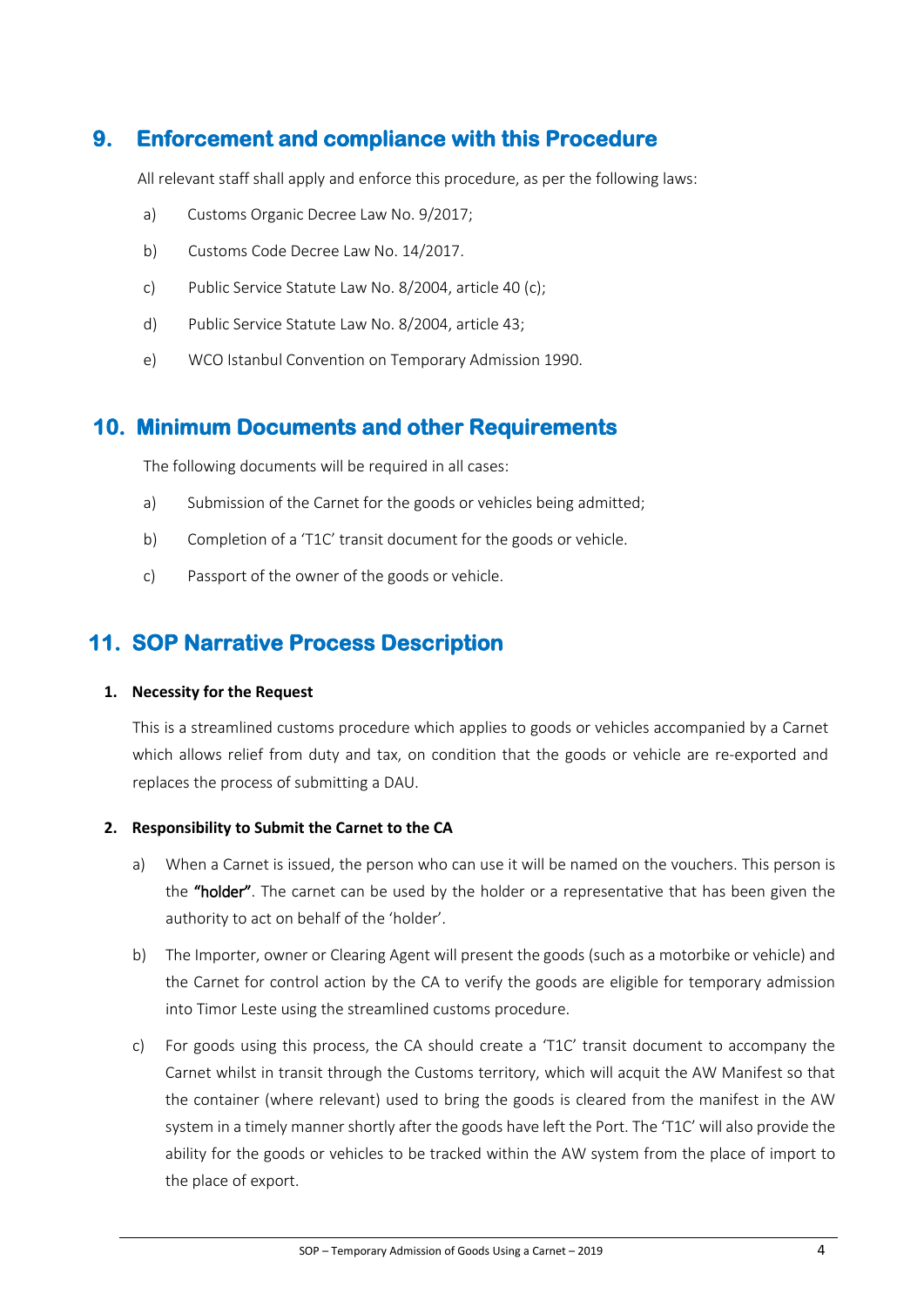#### **3. Supporting Documentation**

It is not necessary to provide any additional documentation to Customs when presenting the Carnet as documentation such as commercial invoice, packing list, vehicle registration document and driving license etc. were provided as supporting documents as part of the application process to issue the Carnet to enable a simplified Customs process.

A copy of the Carnet owners Passport is required to support the T1C process so that there is a permanent record of photo ID in the AW system.

- a) No supporting documentation is needed for processing the Carnet itself;
- b) Carnets have a specific period of validity;
- c) This is to make the Customs process simpler so that only the Carnet is presented and endorsed by the Customs Authority at the point of entry and/or exit;
- d) Vehicles admitted on a Carnet will have the supporting documentation available, which is necessary for complying with driving laws in foreign countries, however they are not needed by the CA to process the Carnet;
- e) The Passport of the owner of the goods or vehicle who is presenting the Carnet is required for scanning and uploading to the T1C document.

#### **4. Acceptance**

A valid Carnet and accompanying goods or vehicle should be presented to Customs for endorsement each time the goods enter or leave a country or customs territory.

#### **5. Carnet assessment process at the Departure Office.**

The Departure Office is the place the goods or vehicle will enter Timor Leste prior to their transit through the Customs territory to the place they will exit.

The Operational staff at the place of entry should give appropriate consideration to the document and whether the goods or vehicle meet the criteria for temporary admission and the Carnet is valid and legitimate.

The description on the Carnet should be comprehensive enough for the CA to identify the goods.

The assessing officer should check the Carnet has:

- Not expired:
- Details of the 'holder';
- All the information boxes are completed for Entry;
- The relevant vouchers are present to allow the inward and outward processing of the goods.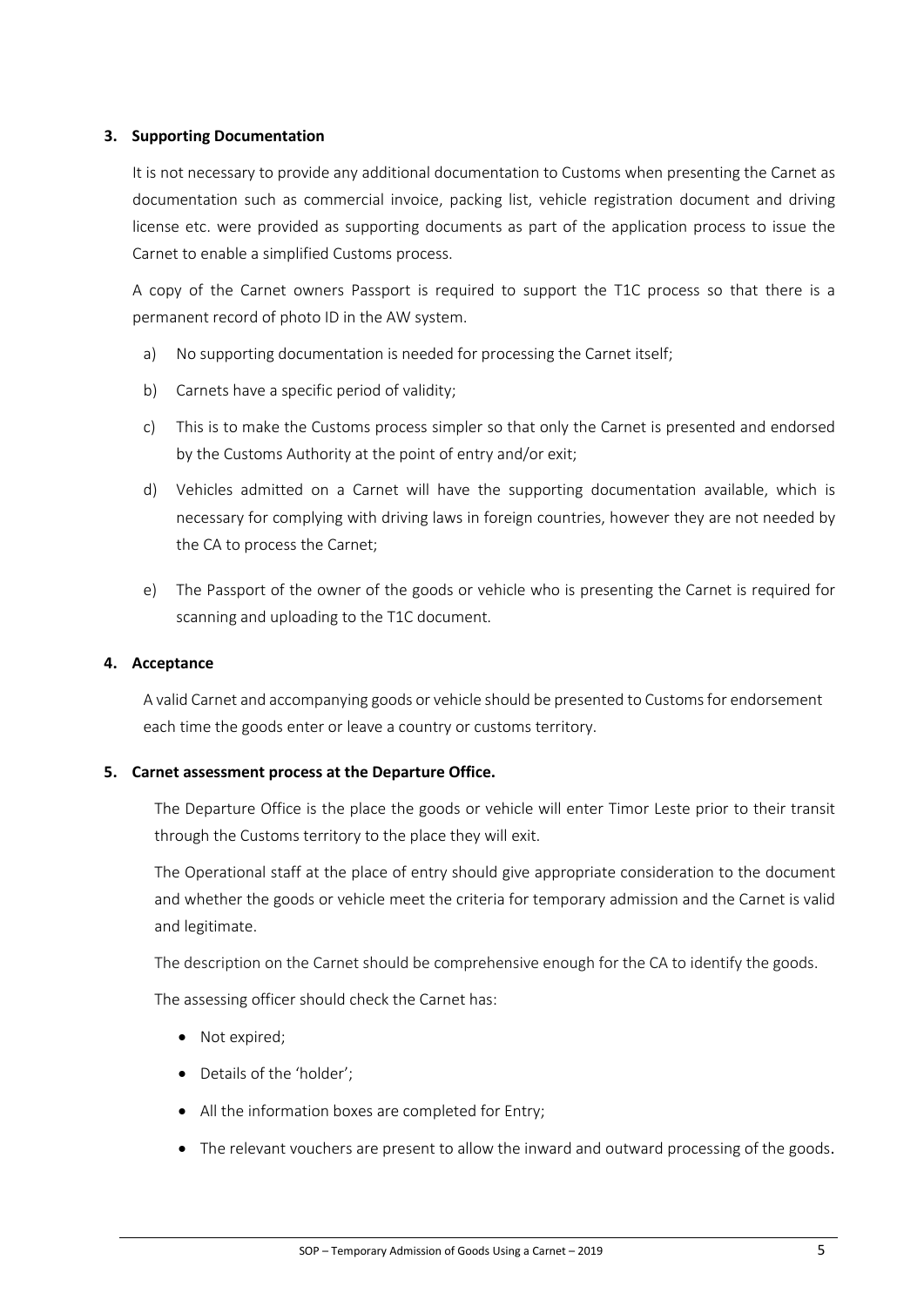#### **6. Carnet validation process at the Departure Office**

To confirm the goods or vehicle is correct for the Carnet that has been presented, the CA assessment officer must complete the following steps:

#### **STEP 1 – Carnet control action at the Departure Office**

Check the information contained within the carnet vouchers against the goods or vehicle presented for inspection.

If the Carnet is for goods - the assessment officer should check:

- The name of the 'holder' is the person with the goods;
- Packing list;
- Description of the goods;
- Commercial value;
- Quantity;
- Serial numbers where applicable.

If the Carnet is for a vehicle - the assessment officer should check:

- The name of the 'holder' is the person with the vehicle;
- Make and model of the vehicle:
- Year of manufacture;
- Registration number;
- Chassis number;
- Engine number;
- Engine size;
- Colour;
- Any additional equipment listed with the vehicle such as tools, spares and trailer.

#### **STEP 2 – Endorsement of the Carnet at the Departure Office.**

The assessing officer must complete the 'import' voucher sections that will show:

- Date of entry;
- Place of entry;
- Customs Officers signature;
- Customs stamp.

The assessing officer must also complete the 'counterfoil' which permanently remains in the Carnet. This section will also show: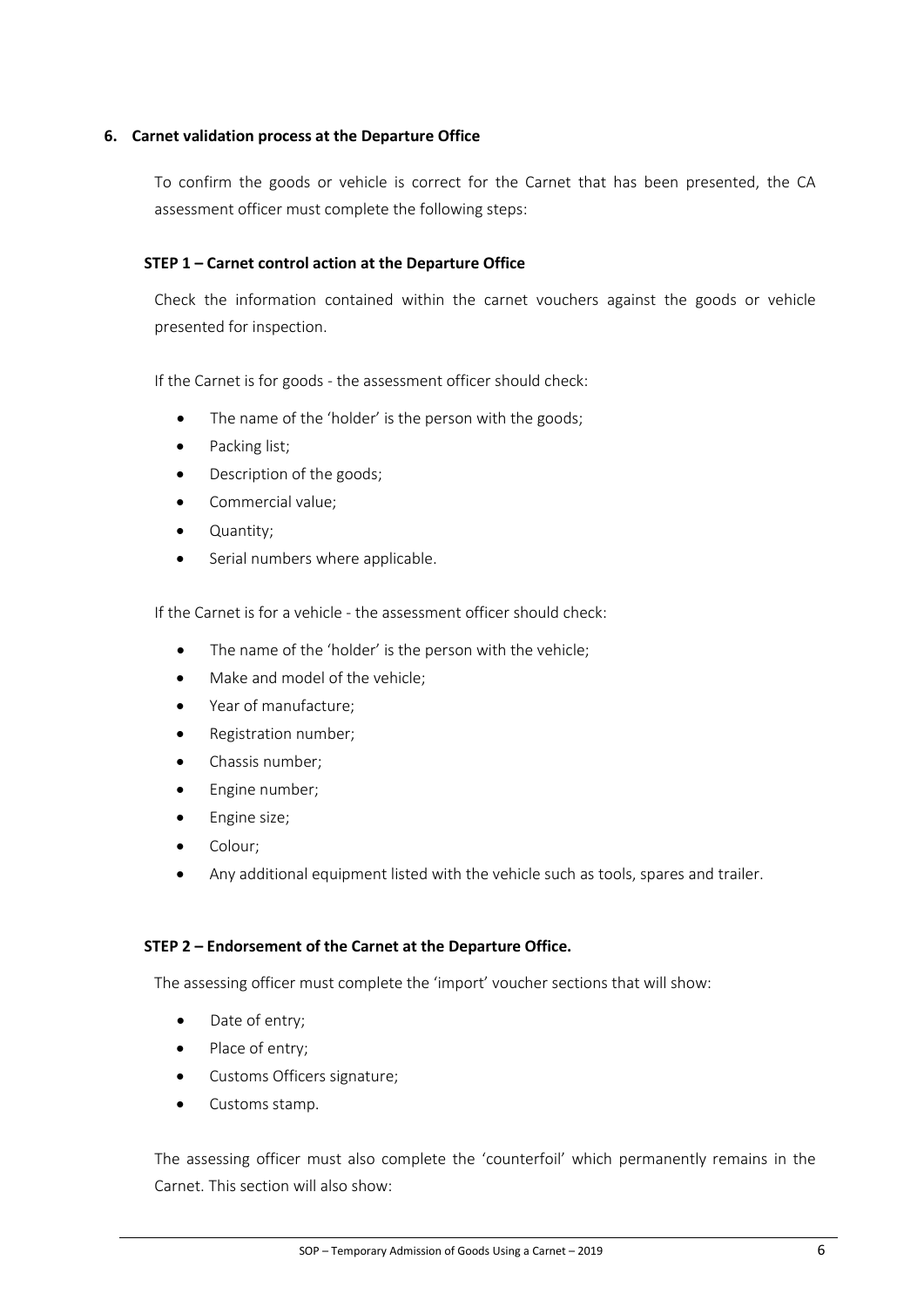- Date of entry;
- Place of entry;
- Customs Officers signature;
- Customs stamp.

The 'Importation' voucher is removed from the Carnet by the assessing officer and scanned into the AW system ready for attaching to the T1C transit document. The voucher can then be kept on file at the Customs office.

#### **STEP 3 - Creating a Bill of Lading in the AW Manifest.**

#### If the goods or vehicles have arrived in a container and a Bill of Lading is already in existence, go directly to step 4.

If the goods or vehicles have arrived at a land border or Customs office where the goods or vehicle are not already subject to a Bill of Lading within the AW system, then the CA staff will need to create a Bill of Lading in AW for the process to proceed:

- Login to Asycuda World;
- Complete B/L for the goods or vehicle;
- Add to the registered manifest.

#### **STEP 4 - Creating a T1C at the Departure Office.**

The 'T1C' transit document has been created specifically to be used only for goods that will be in transit through Timor Leste using a Carnet. A copy of the 'Importation' voucher is required to be scanned in to AW to be attached to the 'T1C'. Additionally a copy of the passport for the owner of the Carnet is also required to be scanned and attached to the 'T1C' so there is a permanent record within the AW system.

Transit time should be set at 60 days.

- Scan the Import voucher and Passport of the owner into ordinary MS Windows files and save in an appropriate location;
- Login to Asycuda World;
- Generate a new T1C document;
- Complete the mandatory fields;
- Upload and attach a scanned copy of the owner's passport and Import voucher from the Carnet to the T1C;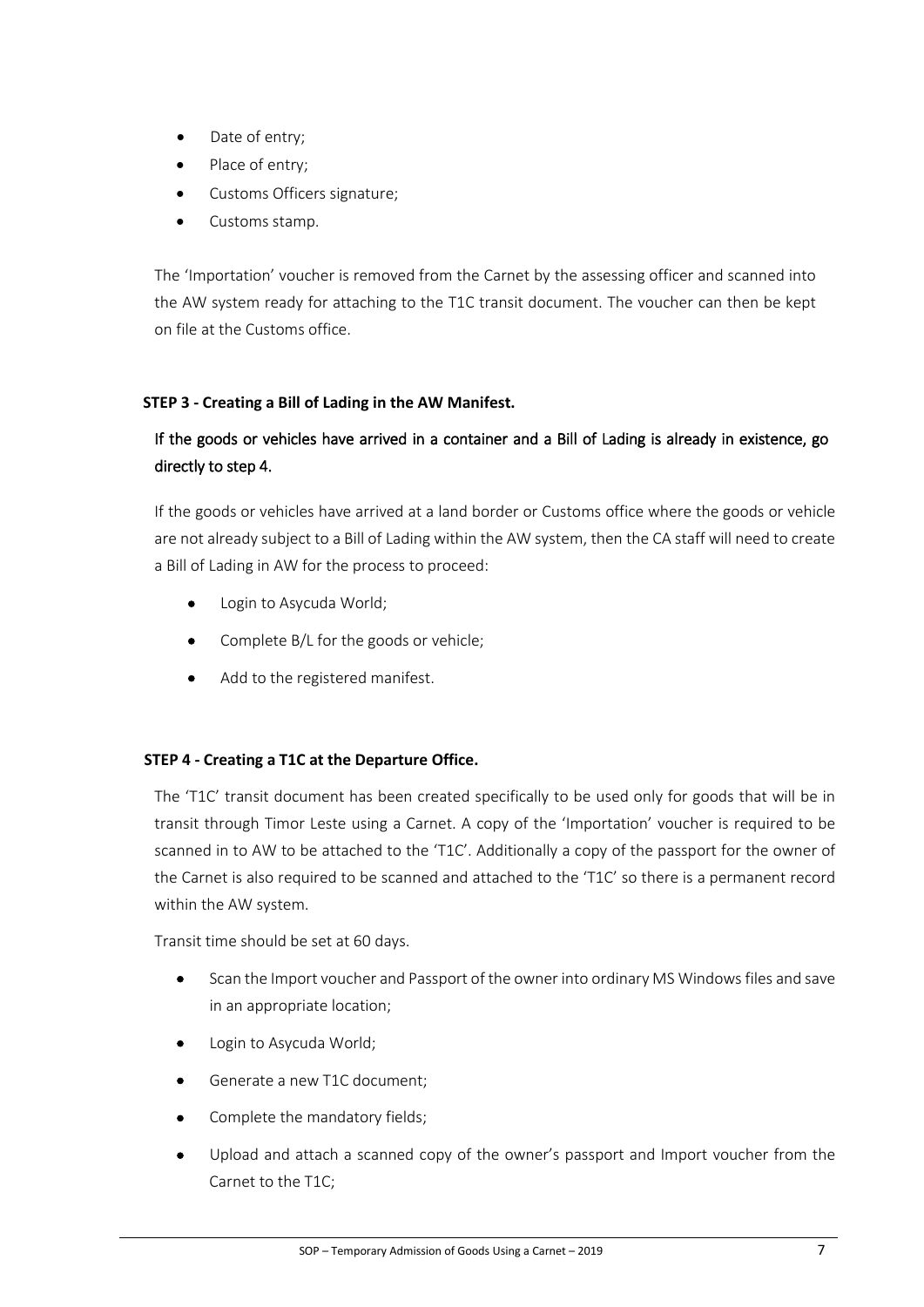- Validate the T1C document;
- The T1C cannot be validated unless the Passport and Import voucher have been uploaded to the document and all the mandatory fields have been completed;
- Print two paper copies of the T1C;
- Issue one paper copy of the T1C for the Carnet owner to be used as a travel copy;
- The Departure Office retains one paper copy of the T1C and attaches the Importation voucher.

The Carnet and T1C transit document are returned to the Carnet owner and the goods or vehicle are released from Customs Control.

#### **7. Carnet assessment process when arriving at the Destination Office.**

The Destination Office is the place the goods or vehicle will exit Timor Leste after their transit through the Customs territory from the place they entered.

The Operational staff at the place of exit should give appropriate consideration to the document and whether the Carnet is still valid and legitimate.

The assessing officer should check the Carnet has:

- Not expired;
- Details of the 'holder';
- All the information boxes are completed for exit;
- The relevant vouchers are present to allow the outward processing of the goods.

#### **8. Carnet validation process at the Destination Office.**

To confirm the goods or vehicle is correct for the Carnet that has been presented, the CA assessment officer must complete the following steps:

#### STEP 1 – Carnet control action at the Destination Office.

Check the information contained within the carnet vouchers against the goods or vehicle presented for inspection. The assessing officer must also assess if the goods or vehicle has been altered or changed since it left the place of entry.

If the Carnet is for goods - the assessment officer should check:

- The name of the 'holder' is the person with the goods;
- Packing list;
- Description of the goods;
- Commercial value;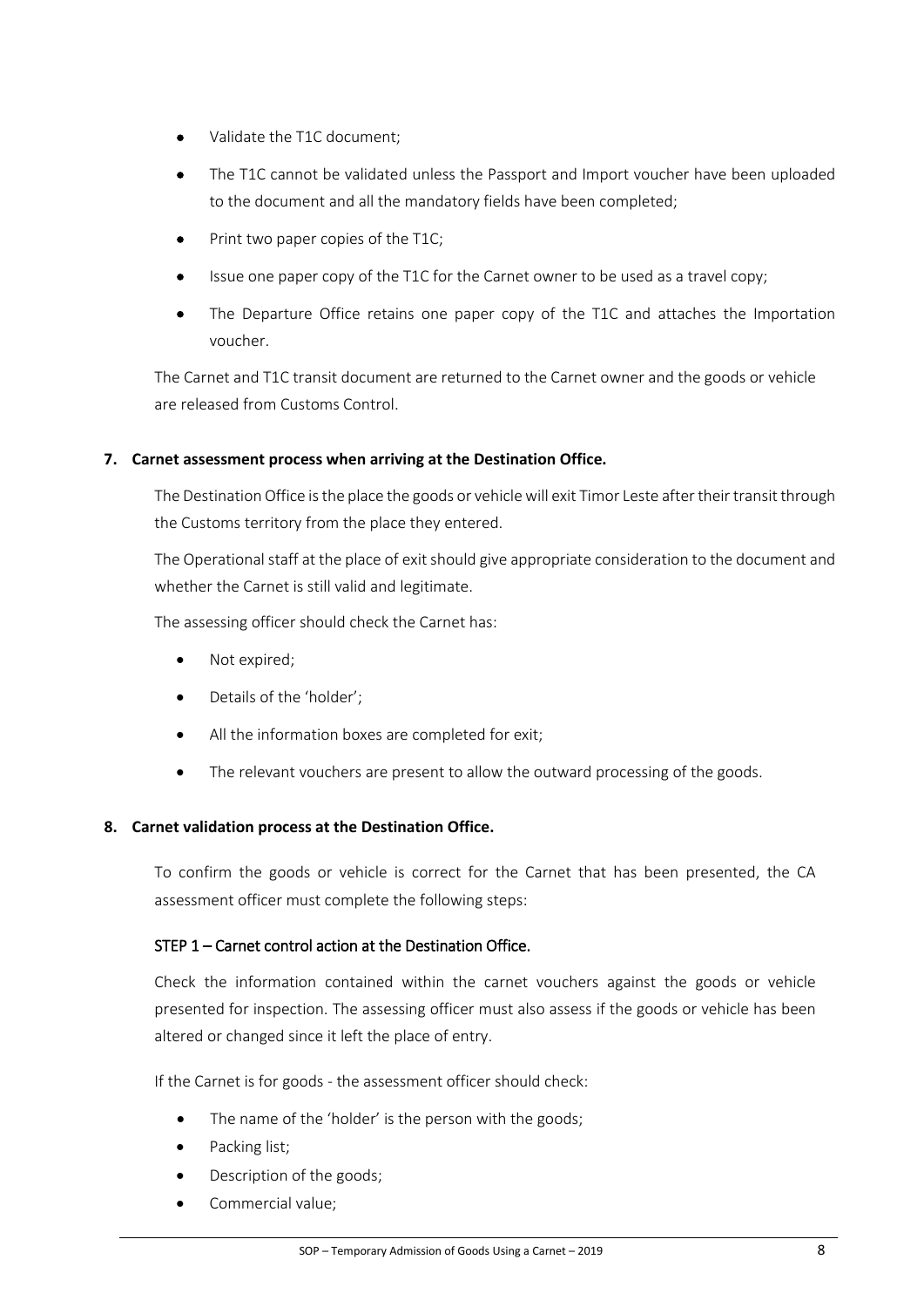- Quantity;
- Serial numbers where applicable.

If the Carnet is for a vehicle - the assessment officer should check:

- The name of the 'holder' is the person with the vehicle;
- Make and model of the vehicle:
- Year of manufacture;
- Registration number;
- Chassis number;
- Engine number;
- Engine size;
- Colour;
- Any additional equipment listed with the vehicle such as tools, spares and trailer.

#### STEP 2 – Endorsement of the Carnet at the Destination Office.

The assessing officer must complete the 'export' voucher sections that will show:

- Date of exit;
- Place of exit;
- Customs Officers signature;
- Customs stamp.

The assessing officer must also complete the 'counterfoil' which permanently remains in the Carnet. This section will also show:

- Date of exit;
- Place of exit;
- Customs Officers signature;
- Customs stamp.

The 'export' voucher is removed from the Carnet by the assessing officer and is required to be scanned in to AW to be attached to the 'T1C' before it can be closed In the AW system. The voucher can then be kept on file at the Customs office.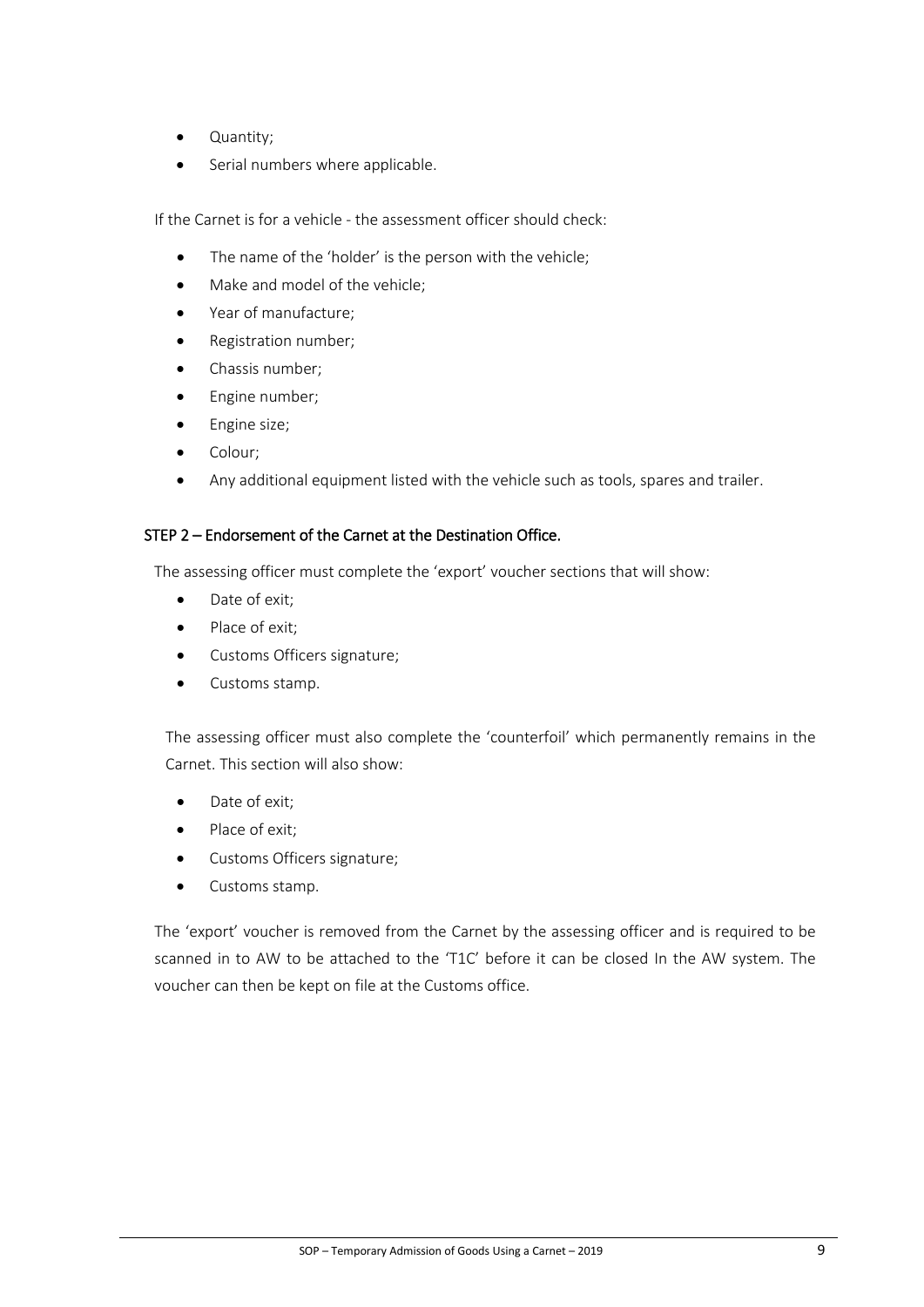#### STEP 3 – Validation of T1C at the Destination Office.

The T1C will be closed within the AW system when the goods or vehicle leaves the Customs territory. A scan of the Exportation voucher will need to be uploaded and attached before the T1C can be closed so there is a permanent record within the AW system.

- Scan the Export voucher into ordinary MS Windows files and save in an appropriate location;
- Login to Asycuda World;
- Open the T1C document using the 'validate arrival' option;
- Enter the time and date of arrival at the place of exit from the Customs territory;
- Complete all the mandatory fields;
- Upload and attach the scanned copy of the Exportation voucher to the T1C;
- Validate the document;
- The T1C cannot be validated unless the Exportation voucher has been uploaded to the document and all the mandatory fields have been completed.

The Carnet is returned to the Carnet owner and the goods or vehicle are released from Customs Control.

## END OF PROCCESS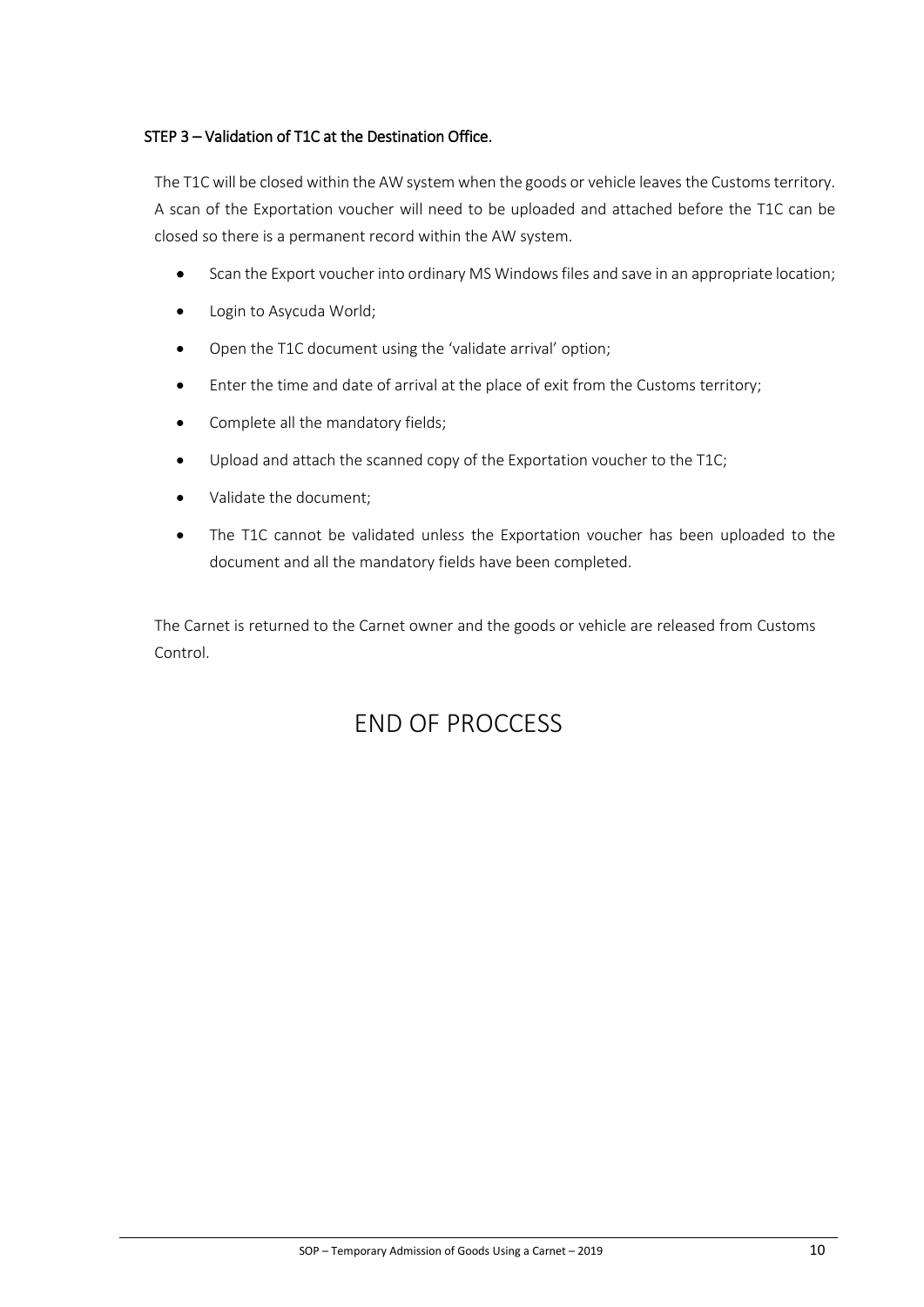## **12. Director General Approval, Directives and Dissemination**

By virtue of Article 59 (1c) of Decree Law 9/2017 that allows the DG to: "approve the administrative rules and/or instructions necessary for the operation of the Customs Authority, including the application of Customs legislation".

I hereby:

- a) Approve this Standard Operating Procedure (SOP) known as, "Temporary admission of goods using a Carnet"; and
- b) Direct that this SOP be communicated to all CA staff, and for all relevant CA staff to implement, apply and enforce all parts of this SOP, as described;
- c) Direct that this SOP is implemented in its entirety.

Signed on the ….……………. day of ………………......... 2019

……………………………………………………………… *(official Customs seal)*

Jose Abilio

Director General Customs Authority Timor Leste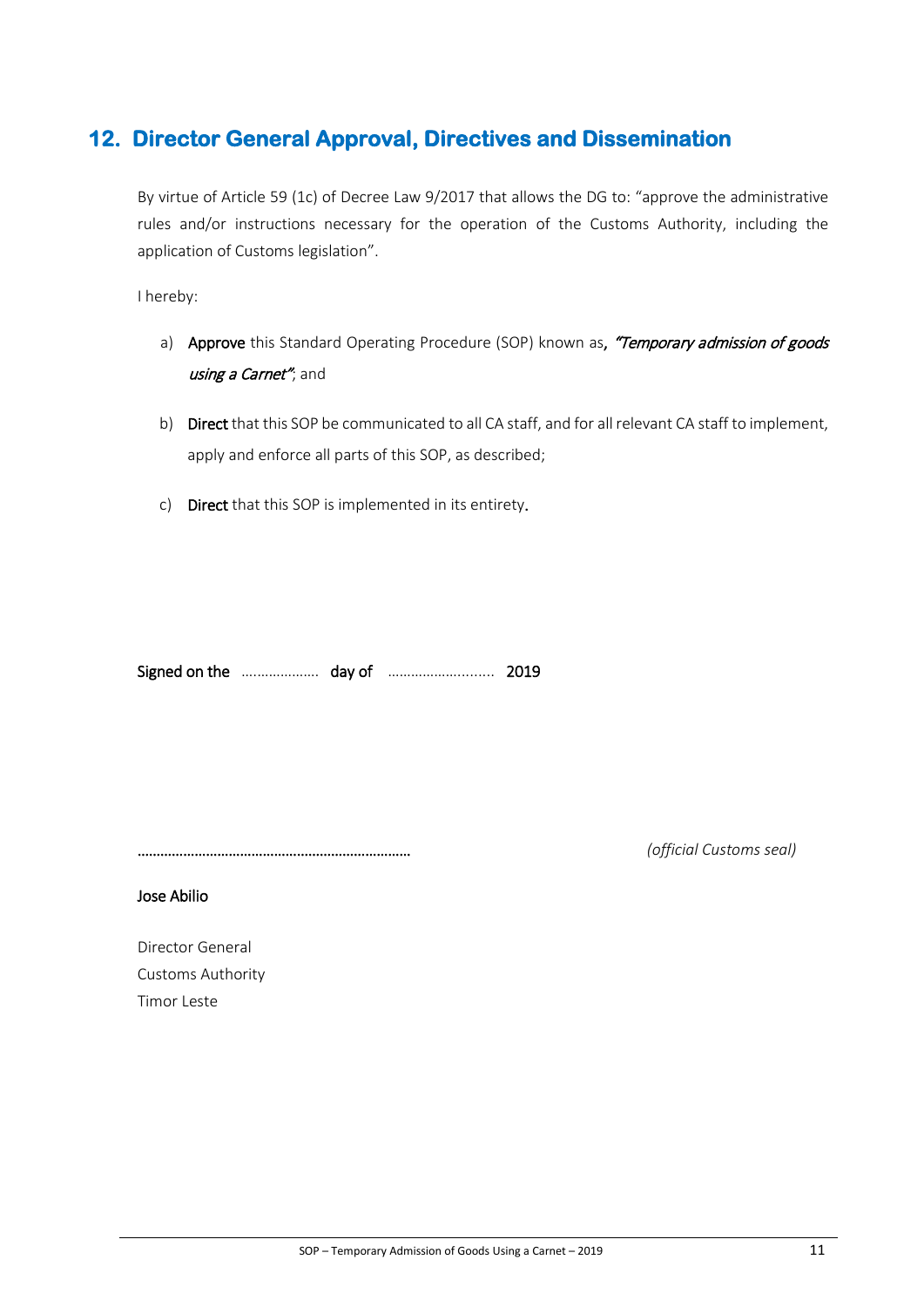## **13. SOP Amendments Record**

## 1. Original Development and Approval

| Original SOP<br><b>Approval Date</b> | <b>Version Number</b> | Developer (s) Name |
|--------------------------------------|-----------------------|--------------------|
|                                      | v.1 (version one)     |                    |

## 2. Amendments

| Date Approved<br>by DG | Version<br>Number | Developer (s) name | Reviewer(s) name |
|------------------------|-------------------|--------------------|------------------|
|                        |                   |                    |                  |
|                        |                   |                    |                  |
|                        |                   |                    |                  |
|                        |                   |                    |                  |
|                        |                   |                    |                  |

## END OF SOP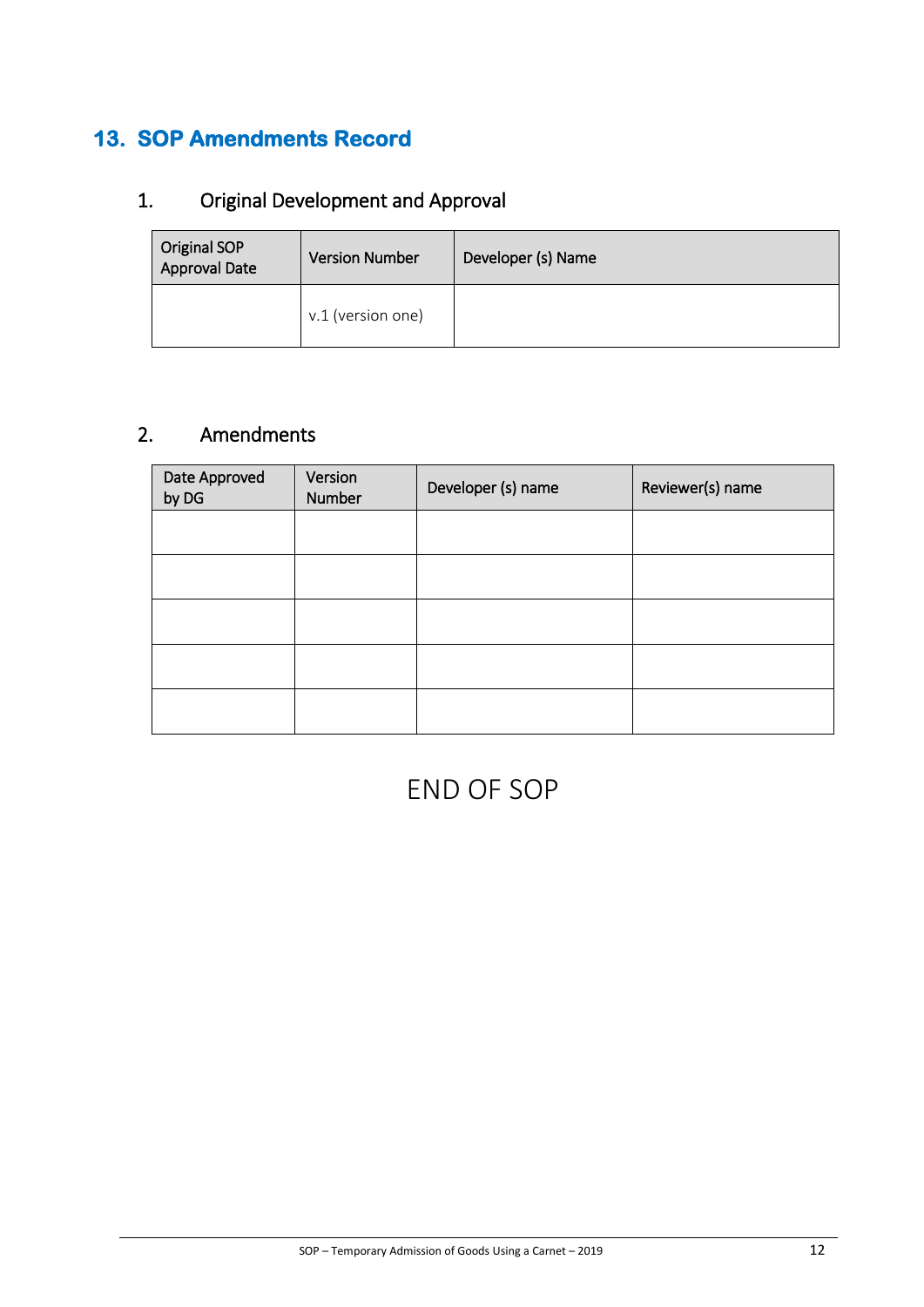

## **ANNEX 1 – Process Map**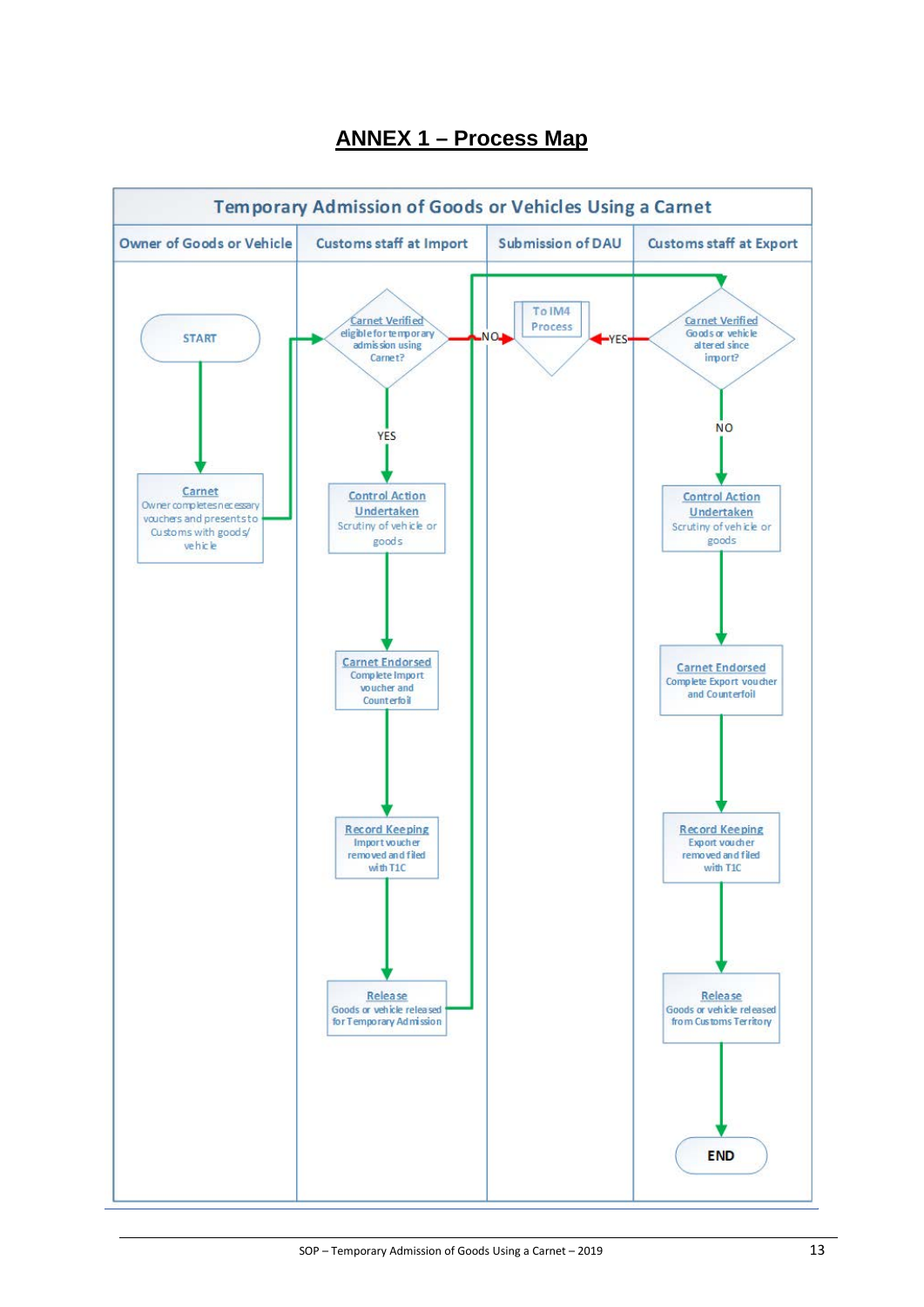

## **ANNEX 2 - Process Map for T1C procedure Dili Seaport**